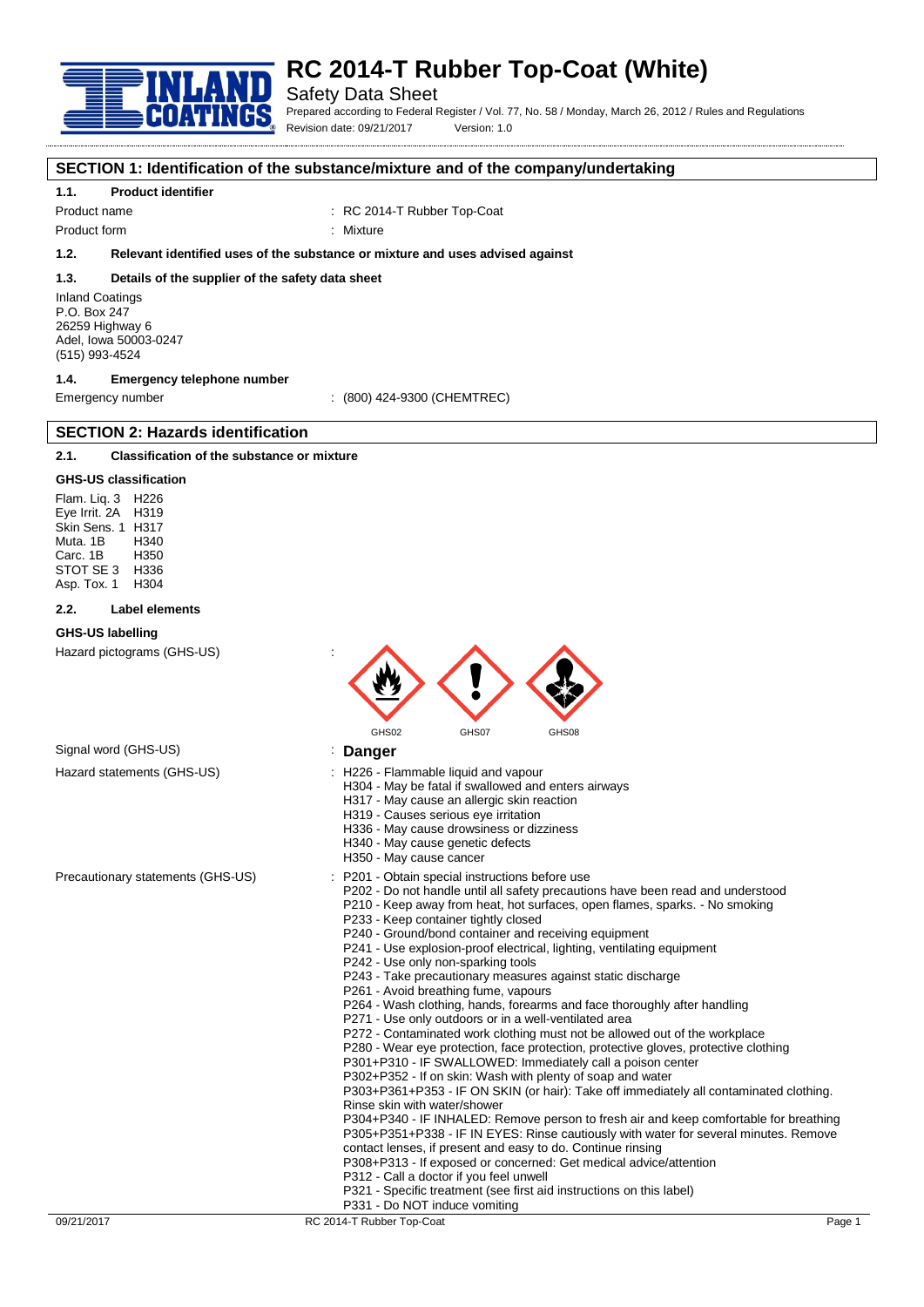Safety Data Sheet

Prepared according to Federal Register / Vol. 77, No. 58 / Monday, March 26, 2012 / Rules and Regulations

|                                                         |               | P333+P313 - If skin irritation or rash occurs: Get medical advice/attention<br>P337+P313 - If eye irritation persists: Get medical advice/attention<br>P362+P364 - Take off contaminated clothing and wash it before reuse<br>P370+P378 - In case of fire: Use carbon dioxide (CO2), dry sand, foam to extinguish<br>P403+P233 - Store in a well-ventilated place. Keep container tightly closed<br>P403+P235 - Store in a well-ventilated place. Keep cool<br>P405 - Store locked up<br>P501 - Dispose of contents/container to a licensed hazardous-waste disposal contractor or<br>collection site except for empty clean containers which can be disposed of as non-hazardous<br>waste |
|---------------------------------------------------------|---------------|--------------------------------------------------------------------------------------------------------------------------------------------------------------------------------------------------------------------------------------------------------------------------------------------------------------------------------------------------------------------------------------------------------------------------------------------------------------------------------------------------------------------------------------------------------------------------------------------------------------------------------------------------------------------------------------------|
| 2.3.                                                    | Other hazards |                                                                                                                                                                                                                                                                                                                                                                                                                                                                                                                                                                                                                                                                                            |
| Other hazards not contributing to the<br>classification |               | : None under normal conditions.                                                                                                                                                                                                                                                                                                                                                                                                                                                                                                                                                                                                                                                            |

#### **2.4. Unknown acute toxicity (GHS US)**

No data available

## **SECTION 3: Composition/information on ingredients**

#### **3.1. Substance**

Not applicable

#### **3.2. Mixture**

| <b>Name</b>                                                           | <b>Product identifier</b> | %         |
|-----------------------------------------------------------------------|---------------------------|-----------|
| Petroleum distillates, hydrotreated light                             | (CAS No) 64742-47-8       | $15 - 40$ |
| Solvent naphtha, petroleum, light aromatic                            | (CAS No) 64742-95-6       | $10 - 30$ |
| Titanium dioxide                                                      | (CAS No) 13463-67-7       | $10 - 30$ |
| Benzene, 1,2,4-trimethyl-                                             | (CAS No) 95-63-6          | $3 - 7$   |
| Nonane                                                                | (CAS No) 111-84-2         | $1 - 5$   |
| Ceramic microspheres                                                  | (CAS No) 66402-68-4       | $5 - 10$  |
| Bis(1,2,2,6,6-pentamethyl-4-piperidyl) sebacate                       | (CAS No) 41556-26-7       | $0.1 - 1$ |
| Decanedioic acid, methyl 1,2,2,6,6-pentamethyl-4-piperidinyl<br>ester | (CAS No) 82919-37-7       | $0.1 - 1$ |

## **SECTION 4: First aid measures**

| Description of first aid measures<br>4.1. |                                                                                                                                                                                                                           |  |  |
|-------------------------------------------|---------------------------------------------------------------------------------------------------------------------------------------------------------------------------------------------------------------------------|--|--|
| First-aid measures general                | : If exposed or concerned, get medical attention/advice. Show this safety data sheet to the<br>doctor in attendance. Wash contaminated clothing before re-use. Never give anything to an<br>unconscious person.           |  |  |
| First-aid measures after inhalation       | : IF INHALED: Remove to fresh air and keep at rest in a position comfortable for breathing. Get<br>medical attention. If breathing is difficult, supply oxygen. If breathing has stopped, give artificial<br>respiration. |  |  |
| First-aid measures after skin contact     | : IF ON SKIN (or clothing): Remove affected clothing and wash all exposed skin with water for at<br>least 15 minutes. Get medical attention immediately.                                                                  |  |  |
| First-aid measures after eye contact      | : IF IN EYES: Immediately flush with plenty of water for at least 15 minutes. Remove contact<br>lenses if present and easy to do so. Get medical attention immediately. Continue rinsing.                                 |  |  |
| First-aid measures after ingestion        | : IF SWALLOWED: rinse mouth thoroughly. Do not induce vomiting without advice from poison<br>control center or medical professional. Get medical attention immediately.                                                   |  |  |
| 4.2.                                      | Most important symptoms and effects, both acute and delayed                                                                                                                                                               |  |  |
| Symptoms/injuries                         | : May cause cancer. May cause genetic defects. May be fatal if swallowed and enters airways.<br>Causes serious eye irritation.                                                                                            |  |  |
| Symptoms/injuries after inhalation        | : May cause irritation and damage to respiratory tissues. May cause drowsiness or dizziness.                                                                                                                              |  |  |
| Symptoms/injuries after skin contact      | : May cause an allergic skin reaction.                                                                                                                                                                                    |  |  |
| Symptoms/injuries after eye contact       | : Causes serious eye irritation.                                                                                                                                                                                          |  |  |
| Symptoms/injuries after ingestion         | May cause gastrointestinal irritation.                                                                                                                                                                                    |  |  |
| Chronic symptoms                          | May cause cancer. May cause genetic defects.                                                                                                                                                                              |  |  |

#### **4.3. Indication of any immediate medical attention and special treatment needed**

No additional information available

| <b>SECTION 5: Firefighting measures</b>                       |                                                             |     |
|---------------------------------------------------------------|-------------------------------------------------------------|-----|
| 5.1.<br><b>Extinguishing media</b>                            |                                                             |     |
| Suitable extinguishing media                                  | : Foam. Dry powder. Carbon dioxide.                         |     |
| Unsuitable extinguishing media                                | : Do not use a heavy water stream.                          |     |
| 5.2.<br>Special hazards arising from the substance or mixture |                                                             |     |
| Fire hazard                                                   | : This product is flammable.                                |     |
| <b>Explosion hazard</b>                                       | : May create vapor/air explosion hazard in confined spaces. |     |
| 09/21/2017                                                    | RC 2014-T Rubber Top-Coat                                   | 2/9 |

 $\mathsf{l}$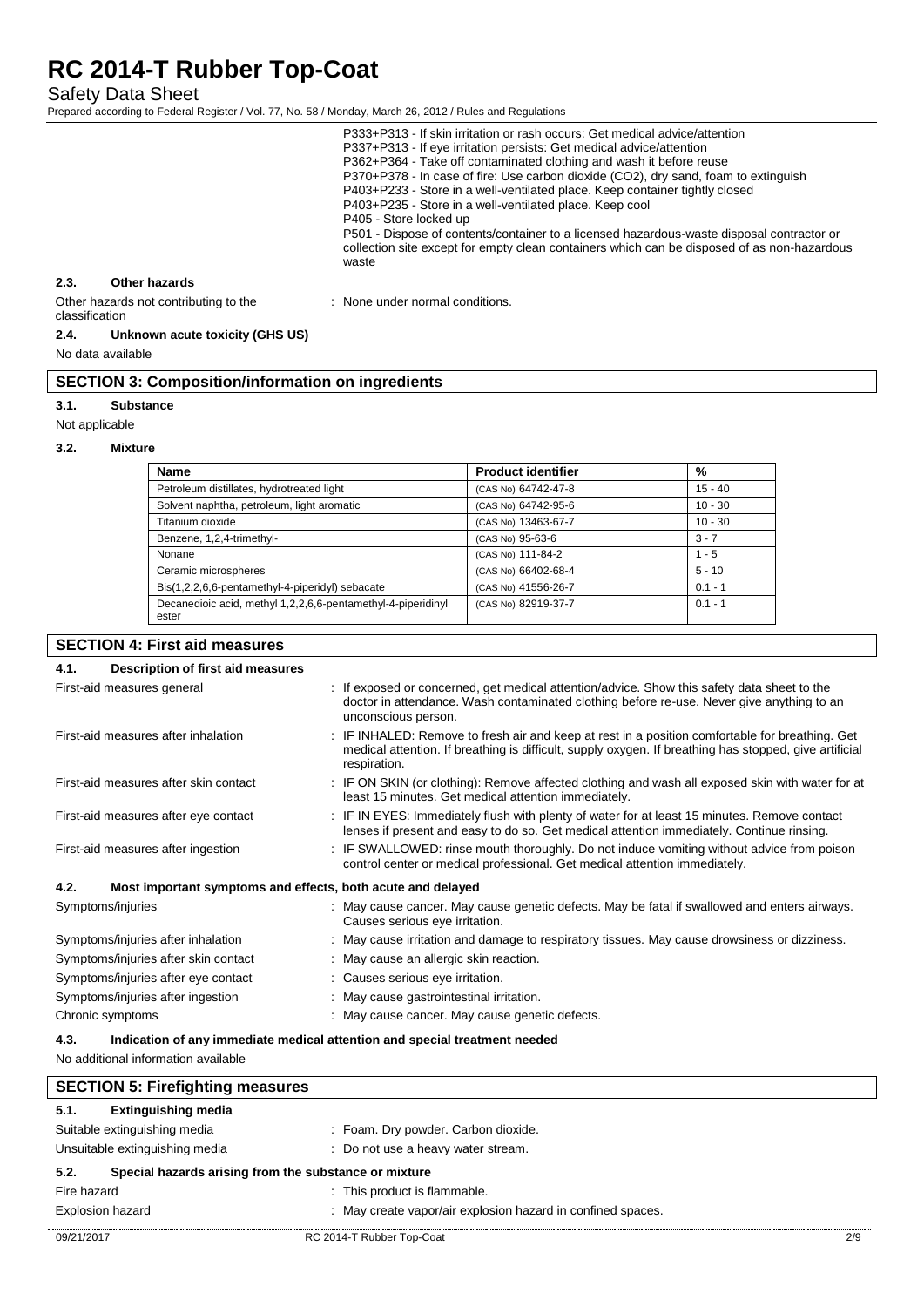Safety Data Sheet

Prepared according to Federal Register / Vol. 77, No. 58 / Monday, March 26, 2012 / Rules and Regulations

| Reactivity                             | : Flammable liquid and vapour.                                                                                                                                                                                                                                                            |
|----------------------------------------|-------------------------------------------------------------------------------------------------------------------------------------------------------------------------------------------------------------------------------------------------------------------------------------------|
| <b>Advice for firefighters</b><br>5.3. |                                                                                                                                                                                                                                                                                           |
| Firefighting instructions              | Use water spray or fog for cooling exposed containers. Exercise caution when fighting any<br>chemical fire. Do not dispose of fire-fighting water in the environment. Vapors are heavier than<br>air and may travel long distances along the ground to an ignition source and flash back. |
| Protection during firefighting         | : Do not enter fire area without proper protective equipment, including respiratory protection.                                                                                                                                                                                           |

| <b>SECTION 6: Accidental release measures</b>                               |                                                              |                                                                                                                                                                                                                                                                                                                                                                                                                              |  |
|-----------------------------------------------------------------------------|--------------------------------------------------------------|------------------------------------------------------------------------------------------------------------------------------------------------------------------------------------------------------------------------------------------------------------------------------------------------------------------------------------------------------------------------------------------------------------------------------|--|
| Personal precautions, protective equipment and emergency procedures<br>6.1. |                                                              |                                                                                                                                                                                                                                                                                                                                                                                                                              |  |
|                                                                             | General measures                                             | : Remove ignition sources. Keep upwind.                                                                                                                                                                                                                                                                                                                                                                                      |  |
| 6.1.1.                                                                      | For non-emergency personnel                                  |                                                                                                                                                                                                                                                                                                                                                                                                                              |  |
|                                                                             | Protective equipment                                         | : Wear Protective equipment as described in Section 8.                                                                                                                                                                                                                                                                                                                                                                       |  |
|                                                                             | Emergency procedures                                         | Evacuate unnecessary personnel.                                                                                                                                                                                                                                                                                                                                                                                              |  |
| 6.1.2.                                                                      | For emergency responders                                     |                                                                                                                                                                                                                                                                                                                                                                                                                              |  |
|                                                                             | Protective equipment                                         | : Wear suitable protective clothing, gloves and eye or face protection. Approved supplied-air<br>respirator, in case of emergency.                                                                                                                                                                                                                                                                                           |  |
| 6.2.                                                                        | <b>Environmental precautions</b>                             |                                                                                                                                                                                                                                                                                                                                                                                                                              |  |
|                                                                             |                                                              | Prevent entry to sewers and public waters. Notify authorities if liquid enters sewers or public waters. Avoid release to the environment.                                                                                                                                                                                                                                                                                    |  |
| 6.3.                                                                        | Methods and material for containment and cleaning up         |                                                                                                                                                                                                                                                                                                                                                                                                                              |  |
|                                                                             | For containment                                              | Contain any spills with dikes or absorbents to prevent migration and entry into sewers or<br>streams.                                                                                                                                                                                                                                                                                                                        |  |
|                                                                             | Methods for cleaning up                                      | : Soak up spills with inert solids, such as clay or diatomaceous earth as soon as possible. Place<br>in a suitable container for disposal in accordance with the waste regulations (see Section 13).                                                                                                                                                                                                                         |  |
| 6.4.                                                                        | <b>Reference to other sections</b>                           |                                                                                                                                                                                                                                                                                                                                                                                                                              |  |
|                                                                             | No additional information available                          |                                                                                                                                                                                                                                                                                                                                                                                                                              |  |
|                                                                             | <b>SECTION 7: Handling and storage</b>                       |                                                                                                                                                                                                                                                                                                                                                                                                                              |  |
| 7.1.                                                                        | <b>Precautions for safe handling</b>                         |                                                                                                                                                                                                                                                                                                                                                                                                                              |  |
|                                                                             | Precautions for safe handling                                | : Wash hands and other exposed areas with mild soap and water before eating, drinking or<br>smoking and when leaving work. Do not handle until all safety precautions have been read and<br>understood. Handle in accordance with good industrial hygiene and safety procedures. Keep<br>container closed when not in use. Keep away from heat, hot surfaces, sparks, open flames and<br>other ignition sources. No smoking. |  |
| 7.2.                                                                        | Conditions for safe storage, including any incompatibilities |                                                                                                                                                                                                                                                                                                                                                                                                                              |  |
| Storage conditions                                                          |                                                              | : Store in dry, well-ventilated area. Keep container closed when not in use. Keep away from                                                                                                                                                                                                                                                                                                                                  |  |

### **SECTION 8: Exposure controls/personal protection**

#### **8.1. Control parameters**

 $\lceil$ 

| Petroleum distillates, hydrotreated light (64742-47-8)  |                                                                                |  |
|---------------------------------------------------------|--------------------------------------------------------------------------------|--|
| Remark (ACGIH)                                          | OELs not established                                                           |  |
| Remark (OSHA)                                           | OELs not established                                                           |  |
| Nonane (111-84-2)                                       |                                                                                |  |
| ACGIH TWA (ppm)                                         | 200                                                                            |  |
| Remark (ACGIH)                                          | Threshold Limit Values (TLV Basis) Critical Effects -<br><b>CNS</b> Impairment |  |
| OSHA PEL (TWA) (mg/m <sup>3</sup> )                     | 1050                                                                           |  |
| OSHA PEL (TWA) (ppm)                                    | 200                                                                            |  |
| Solvent naphtha, petroleum, light aromatic (64742-95-6) |                                                                                |  |
| Remark (ACGIH)                                          | OELs not established                                                           |  |
| Remark (OSHA)                                           | OELs not established                                                           |  |
| Silica: Crystalline, quartz (14808-60-7)                |                                                                                |  |
| ACGIH TWA (mg/m <sup>3</sup> )                          | 0.025 (respirable fraction)                                                    |  |
| OSHA PEL (TWA) (mg/m <sup>3</sup> )                     | (30)/(%SiO2 + 2) total dust; (10)/(%SiO2 + 2)<br>respirable fraction           |  |
| OSHA PEL (TWA) (ppm)                                    | $(250)/(%SiO2 + 5)$ respirable fraction                                        |  |

heat, hot surfaces, sparks, open flames and other ignition sources. No smoking.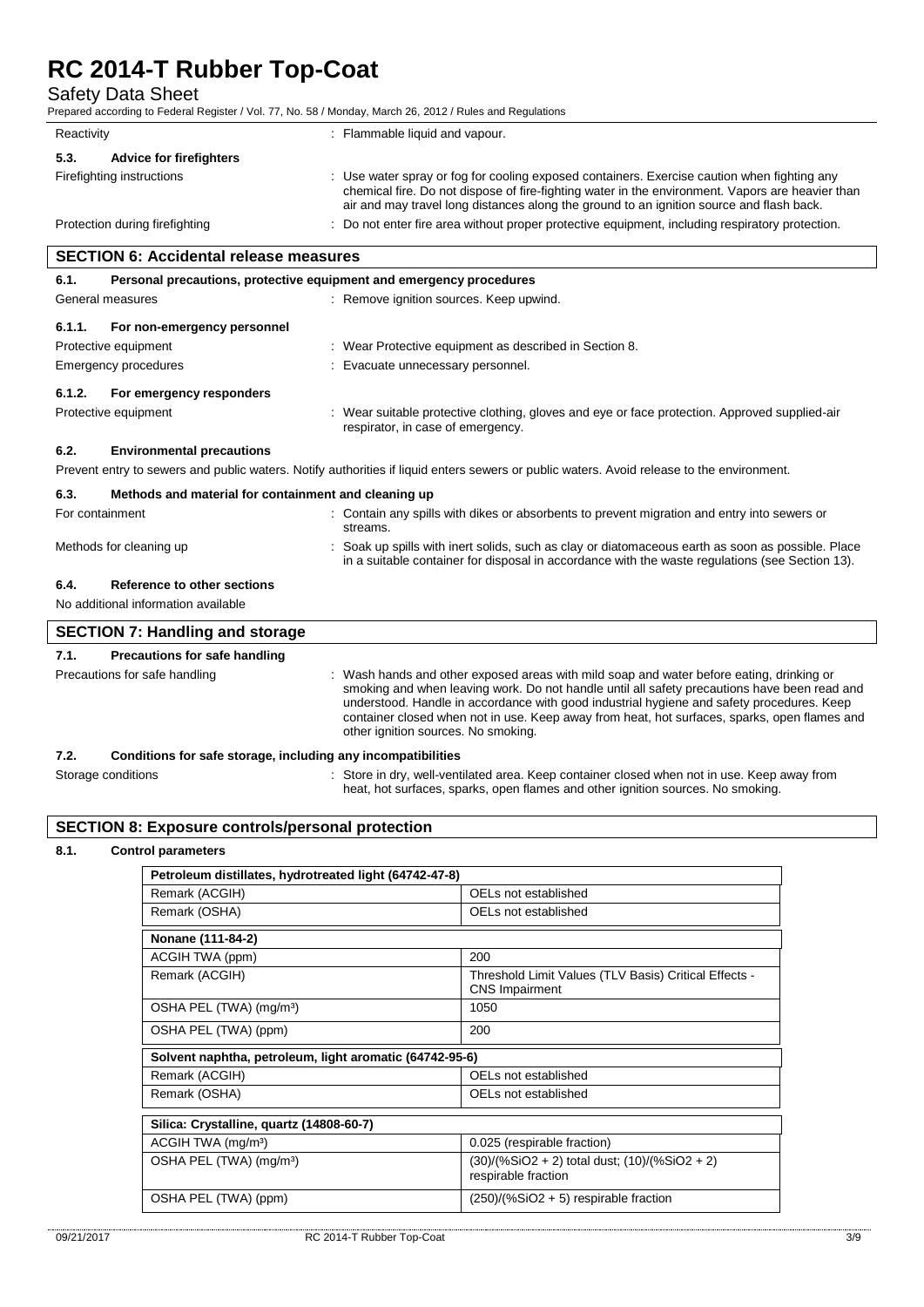## Safety Data Sheet

Prepared according to Federal Register / Vol. 77, No. 58 / Monday, March 26, 2012 / Rules and Regulations

| Titanium dioxide (13463-67-7)                                                   |                      |  |
|---------------------------------------------------------------------------------|----------------------|--|
| ACGIH TWA (mg/m <sup>3</sup> )                                                  | 10                   |  |
| OSHA PEL (TWA) (mg/m <sup>3</sup> )                                             | 15 total dust        |  |
| Ceramic materials and wares, chemicals (66402-68-4)                             |                      |  |
| Remark (ACGIH)                                                                  | OELs not established |  |
| Remark (OSHA)                                                                   | OELs not established |  |
| Benzene, 1,2,4-trimethyl- (95-63-6)                                             |                      |  |
| Remark (ACGIH)                                                                  | OELs not established |  |
| Remark (OSHA)                                                                   | OELs not established |  |
| Bis(1,2,2,6,6-pentamethyl-4-piperidyl) sebacate (41556-26-7)                    |                      |  |
| Remark (ACGIH)                                                                  | OELs not established |  |
| Remark (OSHA)                                                                   | OELs not established |  |
| Decanedioic acid, methyl 1,2,2,6,6-pentamethyl-4-piperidinyl ester (82919-37-7) |                      |  |
| Remark (ACGIH)                                                                  | OELs not established |  |
| Remark (OSHA)                                                                   | OELs not established |  |

#### **8.2. Exposure controls**

Appropriate engineering controls : Provide adequate general and local exhaust ventilation. Use process enclosures, local exhaust ventilation, or other engineering controls to control airborne levels below recommended exposure limits. Use explosion-proof equipment with flammable materials. Ensure adequate ventilation, especially in confined areas.

- 
- Personal protective equipment : Gloves. Protective goggles. Wear chemically impervious apron over labcoat and full coverage clothing. Insufficient ventilation: wear respiratory protection.



Hand protection **interval of the USE gloves** chemically resistant to this material when prolonged or repeated contact could occur. Gloves should be classified under Standard EN 374 or ASTM F1296. Suggested glove materials are: Neoprene, Nitrile/butadiene rubber, Polyethylene, Ethyl vinyl alcohol laminate, PVC or vinyl. Suitable gloves for this specific application can be recommended by the glove supplier. Change contaminated gloves immediately. Eye protection states of the state of the wear eye protection, including chemical splash goggles and a face shield when possibility exists for eye contact due to spraying liquid or airborne particles. Skin and body protection : Wear long sleeves, and chemically impervious PPE/coveralls to minimize bodily exposure. Respiratory protection : Wear a NIOSH-approved (or equivalent) full-facepiece airline respirator in the positive pressure mode with emergency escape provisions. In case of inadequate ventilation or risk of inhalation of vapors, use suitable respiratory equipment with gas filter (type A2). Use a positive-pressure air-supplied respirator if there is any potential for an uncontrolled release, exposure levels are not known, or any other circumstances where air-purifying respirators may not provide

adequate protection.

## **SECTION 9: Physical and chemical properties**

| Information on basic physical and chemical properties<br>9.1. |                                             |  |
|---------------------------------------------------------------|---------------------------------------------|--|
| Physical state                                                | : Liquid                                    |  |
| Color                                                         | : No data available.                        |  |
| Odor                                                          | Slight hydrocarbon odor.                    |  |
| <b>Odor Threshold</b>                                         | : No data available                         |  |
| рH                                                            | : No data available                         |  |
| Relative evaporation rate (butylacetate=1)                    | : No data available                         |  |
| Melting point                                                 | : No data available                         |  |
| Freezing point                                                | No data available                           |  |
| Boiling point                                                 | : 154.4 - 178.3 °C (310-353 °F)             |  |
| Flash point                                                   | : $38.3 - 39.4$ °C (101-103°F)              |  |
| Auto-ignition temperature                                     | : 230 °C (450°F)                            |  |
| Decomposition temperature                                     | No data available                           |  |
| Flammability (solid, gas)                                     | : No data available                         |  |
| Vapour pressure                                               | 2 mm Hg at $20^{\circ}$ C (68 $^{\circ}$ F) |  |
| Relative vapour density at 20 °C                              | Heavier than air                            |  |
|                                                               |                                             |  |

#### 09/21/2017 RC 2014-T Rubber Top-Coat 4/9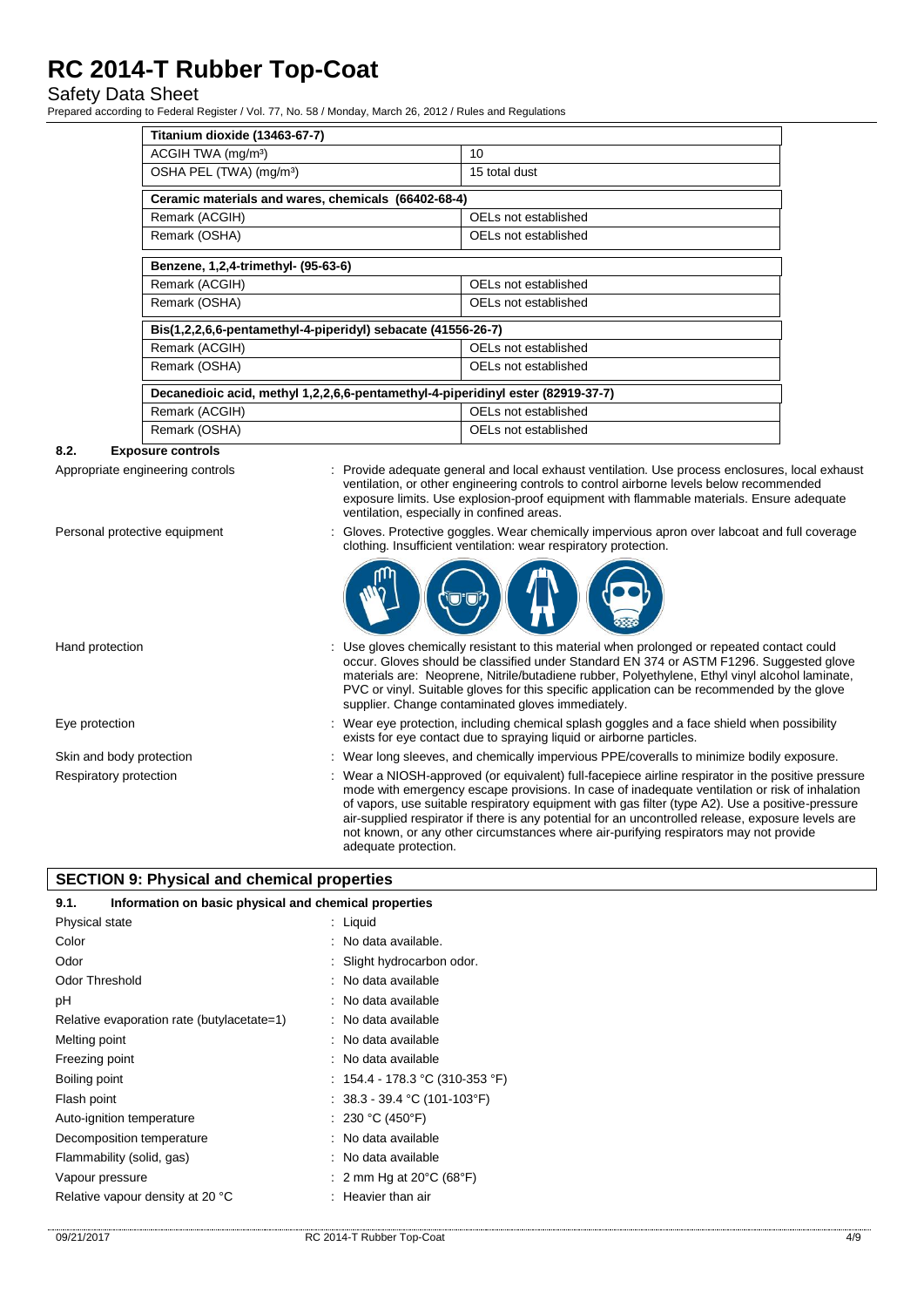## Safety Data Sheet

Prepared according to Federal Register / Vol. 77, No. 58 / Monday, March 26, 2012 / Rules and Regulations

| Relative density |                          | : 1.02              |
|------------------|--------------------------|---------------------|
| Solubility       |                          | : Water: Negligible |
| Log Pow          |                          | : No data available |
| Log Kow          |                          | : No data available |
|                  | Viscosity, kinematic     | : No data available |
|                  | Viscosity, dynamic       | : No data available |
|                  | Explosive properties     | : No data available |
|                  | Oxidising properties     | : No data available |
| Explosive limits |                          | : No data available |
| 9.2.             | <b>Other information</b> |                     |
| VOC content      |                          | ∴ 515 g/l           |

### **SECTION 10: Stability and reactivity**

#### **10.1. Reactivity**

Flammable liquid and vapour.

#### **10.2. Chemical stability**

No data available.

#### **10.3. Possibility of hazardous reactions**

No data available.

#### **10.4. Conditions to avoid**

No flames, no sparks. Eliminate all sources of ignition. Heat. Prevent vapor accumulation.

#### **10.5. Incompatible materials**

Strong acids. Strong alkalis. Oxidizing agents.

## **10.6. Hazardous decomposition products**

No data available.

## **SECTION 11: Toxicological information**

 $A$  substantially :  $A$  and  $A$  and  $A$  and  $A$  and  $A$  and  $A$  and  $A$  and  $A$  and  $A$  and  $A$  and  $A$  and  $A$  and  $A$  and  $A$  and  $A$  and  $A$  and  $A$  and  $A$  and  $A$  and  $A$  and  $A$  and  $A$  and  $A$  and  $A$  and  $A$  and

### **11.1. Information on toxicological effects**

| Acute toxicity                                               | . Not classified                     |
|--------------------------------------------------------------|--------------------------------------|
| Petroleum distillates, hydrotreated light (64742-47-8)       |                                      |
| LD50 oral rat                                                | > 5000 mg/kg                         |
| LD50 dermal rabbit                                           | > 2000 mg/kg                         |
| LC50 inhalation rat (mg/l)                                   | $> 5.2$ mg/l/4h                      |
| Nonane (111-84-2)                                            |                                      |
| LC50 inhalation rat (ppm)                                    | 3200 ppm/4h                          |
| Solvent naphtha, petroleum, light aromatic (64742-95-6)      |                                      |
| LD50 dermal rabbit                                           | > 2000 mg/kg                         |
| LC50 inhalation rat (ppm)                                    | 3400 ppm/4h                          |
| Titanium dioxide (13463-67-7)                                |                                      |
| LD50 oral rat                                                | > 10000 mg/kg                        |
| Benzene, 1,2,4-trimethyl- (95-63-6)                          |                                      |
| LD50 oral rat                                                | 3280 mg/kg                           |
| LD50 dermal rabbit                                           | $>3160$ mg/kg                        |
| ATE CLP (gases)                                              | 4500.000 ppmv/4h                     |
| ATE CLP (vapours)                                            | 11.000 mg/l/4h                       |
| ATE CLP (dust, mist)                                         | 1.500 mg/l/4h                        |
| Bis(1,2,2,6,6-pentamethyl-4-piperidyl) sebacate (41556-26-7) |                                      |
| LD50 oral rat                                                | 2615 mg/kg                           |
| Skin corrosion/irritation                                    | Not classified                       |
| Serious eye damage/irritation                                | Causes serious eye irritation.       |
| Respiratory or skin sensitisation                            | May cause an allergic skin reaction. |
| Germ cell mutagenicity                                       | May cause genetic defects.           |
| Carcinogenicity                                              | May cause cancer.                    |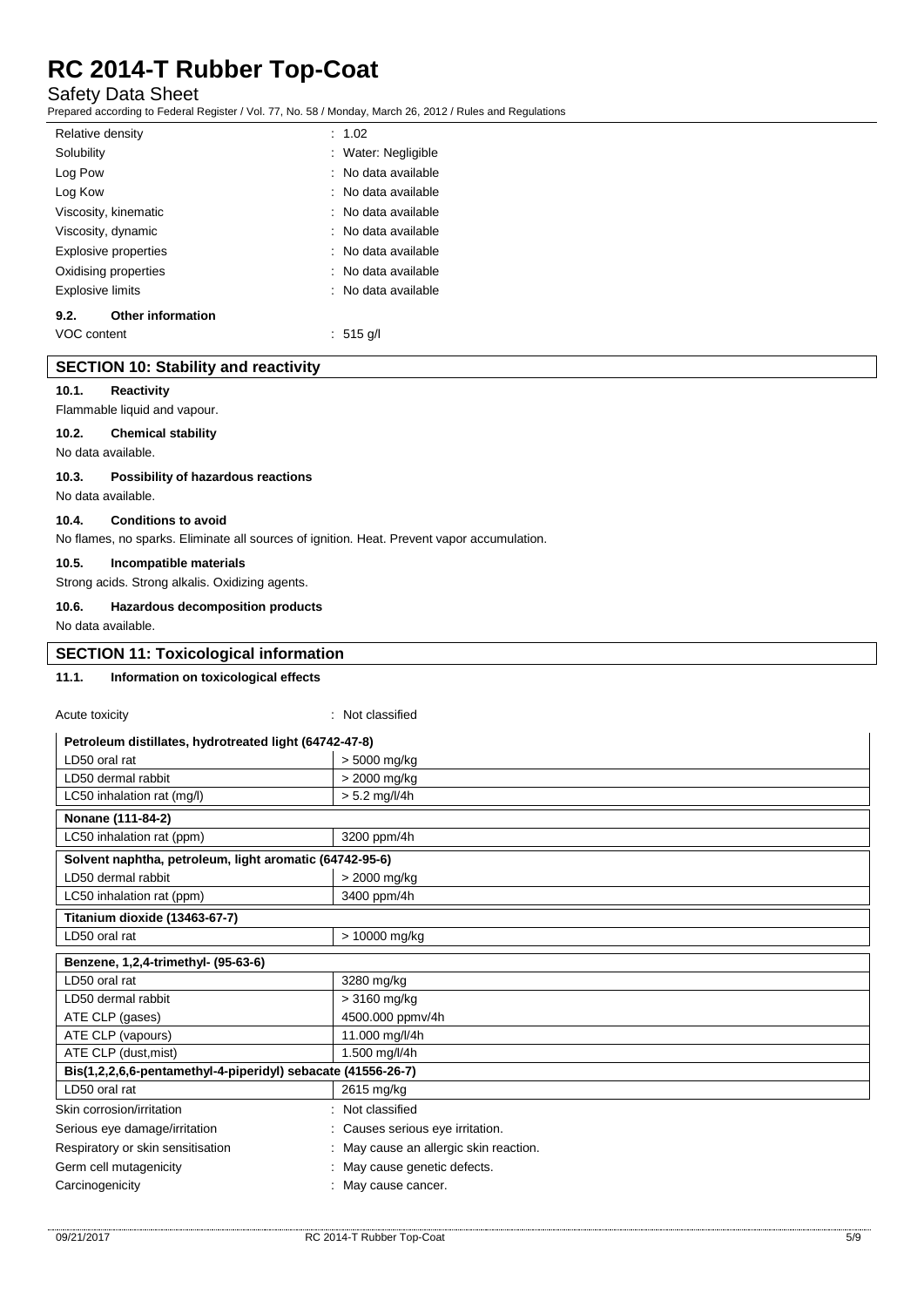## Safety Data Sheet

Prepared according to Federal Register / Vol. 77, No. 58 / Monday, March 26, 2012 / Rules and Regulations

| Silica: Crystalline, quartz (14808-60-7)              |                                                                                              |
|-------------------------------------------------------|----------------------------------------------------------------------------------------------|
| IARC group                                            | 1 - Carcinogenic to humans                                                                   |
| Titanium dioxide (13463-67-7)                         |                                                                                              |
| IARC group                                            | 2B - Possibly carcinogenic to humans                                                         |
| Reproductive toxicity                                 | : Not classified                                                                             |
| Specific target organ toxicity (single exposure)      | : May cause drowsiness or dizziness.                                                         |
| Specific target organ toxicity (repeated<br>exposure) | : Not classified                                                                             |
| Aspiration hazard                                     | May be fatal if swallowed and enters airways.                                                |
| Symptoms/injuries after inhalation                    | : May cause irritation and damage to respiratory tissues. May cause drowsiness or dizziness. |
| Symptoms/injuries after skin contact                  | : May cause an allergic skin reaction.                                                       |
| Symptoms/injuries after eye contact                   | : Causes serious eye irritation.                                                             |
| Symptoms/injuries after ingestion                     | : May cause gastrointestinal irritation.                                                     |
| Chronic symptoms                                      | : May cause cancer. May cause genetic defects.                                               |

### **SECTION 12: Ecological information**

## **12.1. Toxicity**

Ecology - general **interpretatal in the system of the system** of determined. All possible measures should be taken to prevent release into the environment.

#### **12.2. Persistence and degradability**

| RC 2014-T Rubber Top-Coat                 |                  |  |
|-------------------------------------------|------------------|--|
| Persistence and degradability             | Not established. |  |
| 12.3.<br><b>Bioaccumulative potential</b> |                  |  |
| No additional information available       |                  |  |

## **12.4. Mobility in soil**

No additional information available

#### **12.5. Other adverse effects**

No additional information available

| <b>SECTION 13: Disposal considerations</b>                                |                                                                                                                                                                       |  |
|---------------------------------------------------------------------------|-----------------------------------------------------------------------------------------------------------------------------------------------------------------------|--|
| Waste treatment methods<br>13.1.                                          |                                                                                                                                                                       |  |
| Waste treatment methods                                                   | Do not discharge to public was tewater systems without permit of pollution control authorities.<br>No discharge to surface waters is allowed without an NPDES permit. |  |
| Waste disposal recommendations                                            | Dispose in a safe manner in accordance with local/national regulations.                                                                                               |  |
| <b>SECTION 14: Transport information</b>                                  |                                                                                                                                                                       |  |
| In accordance with DOT                                                    |                                                                                                                                                                       |  |
| Transport document description                                            | : UN1263 Paint (including paint, lacquer, enamel, stain, shellac solutions, varnish, polish, liquid<br>filler, and liquid lacquer base), 3, III                       |  |
| UN-No.(DOT)                                                               | 1263                                                                                                                                                                  |  |
| DOT NA no.                                                                | UN1263                                                                                                                                                                |  |
| Proper Shipping Name (DOT)                                                | Paint                                                                                                                                                                 |  |
|                                                                           | including paint, lacquer, enamel, stain, shellac solutions, varnish, polish, liquid filler, and liquid<br>lacquer base                                                |  |
| Department of Transportation (DOT) Hazard<br>Classes                      | : 3 - Class 3 - Flammable and combustible liquid 49 CFR 173.120                                                                                                       |  |
| Hazard labels (DOT)                                                       | : 3 - Flammable liquid                                                                                                                                                |  |
|                                                                           |                                                                                                                                                                       |  |
| Packing group (DOT)                                                       | : III - Minor Danger                                                                                                                                                  |  |
| DOT Quantity Limitations Passenger aircraft/rail : 5 L<br>(49 CFR 173.27) |                                                                                                                                                                       |  |
| DOT Quantity Limitations Cargo aircraft only (49 : 60 L<br>CFR 175.75)    |                                                                                                                                                                       |  |

7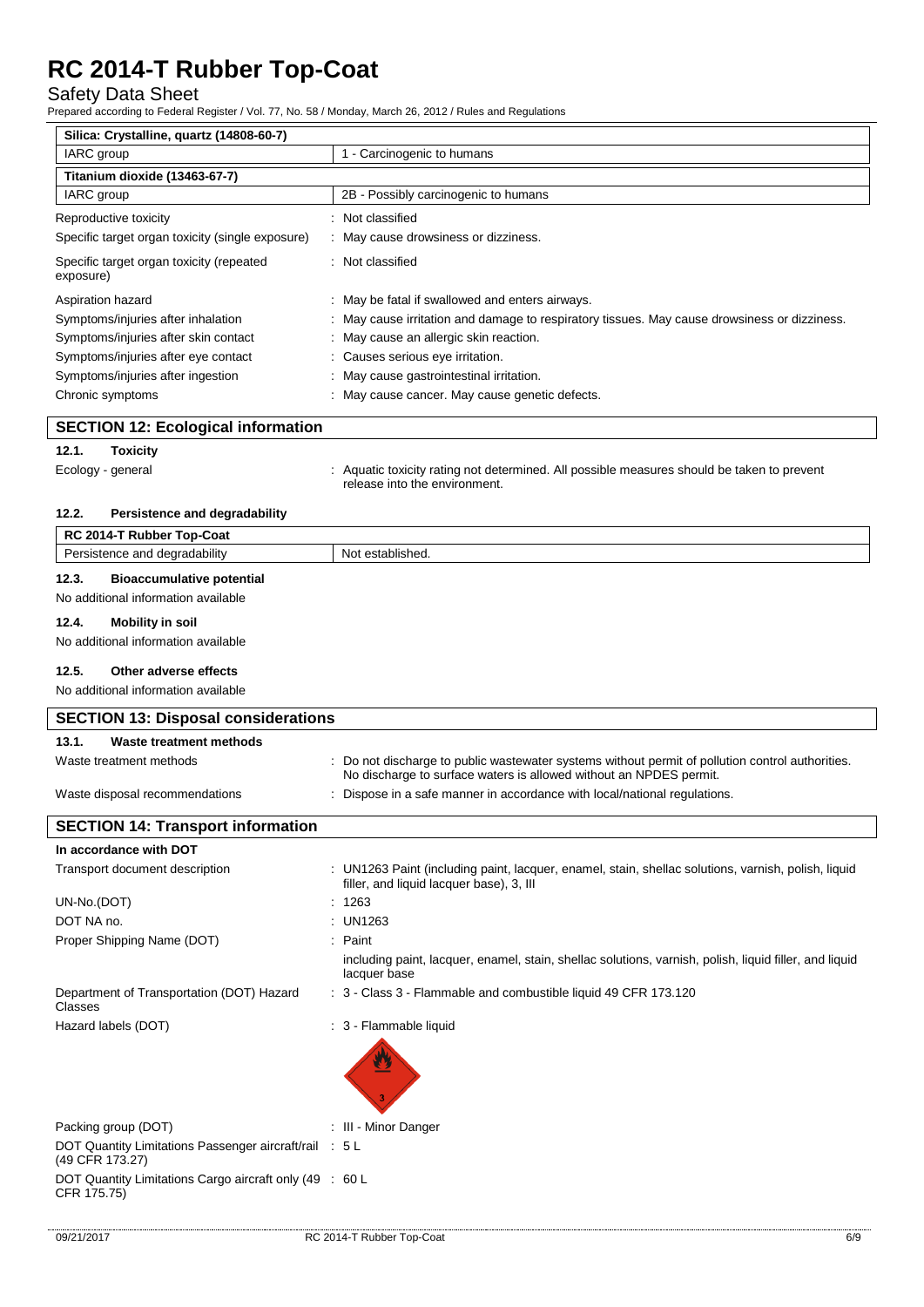## Safety Data Sheet

Prepared according to Federal Register / Vol. 77, No. 58 / Monday, March 26, 2012 / Rules and Regulations

| $\sim$ repared according to Federal Register / Yor. 77, NO. 30 / Monday, March 20, 2012 / Rules and Requisitions                                                                                                                                               |                                                                                                                                                                                                                                                                                                                                                                                                                     |
|----------------------------------------------------------------------------------------------------------------------------------------------------------------------------------------------------------------------------------------------------------------|---------------------------------------------------------------------------------------------------------------------------------------------------------------------------------------------------------------------------------------------------------------------------------------------------------------------------------------------------------------------------------------------------------------------|
| DOT Vessel Stowage Location                                                                                                                                                                                                                                    | : B - (i) The material may be stowed "on deck" or "under deck" on a cargo vessel and on a<br>passenger vessel carrying a number of passengers limited to not more than the larger of 25<br>passengers, or one passenger per each 3 m of overall vessel length; and (ii) "On deck only" on<br>passenger vessels in which the number of passengers specified in paragraph $(k)(2)(i)$ of this<br>section is exceeded. |
| <b>Additional information</b>                                                                                                                                                                                                                                  |                                                                                                                                                                                                                                                                                                                                                                                                                     |
| Other information                                                                                                                                                                                                                                              | : No supplementary information available.                                                                                                                                                                                                                                                                                                                                                                           |
| <b>Transport by sea</b><br>No additional information available                                                                                                                                                                                                 |                                                                                                                                                                                                                                                                                                                                                                                                                     |
| Air transport                                                                                                                                                                                                                                                  |                                                                                                                                                                                                                                                                                                                                                                                                                     |
| No additional information available                                                                                                                                                                                                                            |                                                                                                                                                                                                                                                                                                                                                                                                                     |
| <b>SECTION 15: Regulatory information</b>                                                                                                                                                                                                                      |                                                                                                                                                                                                                                                                                                                                                                                                                     |
| 15.1. US Federal regulations                                                                                                                                                                                                                                   |                                                                                                                                                                                                                                                                                                                                                                                                                     |
| $R_{0}$ $R_{1}$ $R_{2}$ $R_{3}$ $R_{4}$ $R_{5}$ $R_{6}$ $R_{7}$ $R_{8}$ $R_{9}$ $R_{1}$ $R_{2}$ $R_{3}$ $R_{4}$ $R_{5}$ $R_{6}$ $R_{7}$ $R_{8}$ $R_{9}$ $R_{1}$ $R_{2}$ $R_{3}$ $R_{4}$ $R_{5}$ $R_{6}$ $R_{7}$ $R_{8}$ $R_{9}$ $R_{1}$ $R_{1}$ $R_{2}$ $R_{3$ |                                                                                                                                                                                                                                                                                                                                                                                                                     |

| <b>RC 2014-T Rubber Top-Coat</b>         |                                                                                                                                             |
|------------------------------------------|---------------------------------------------------------------------------------------------------------------------------------------------|
| or are exempt                            | All chemical substances in this product are listed in the EPA (Environment Protection Agency) TSCA (Toxic Substances Control Act) Inventory |
| SARA Section 311/312 Hazard Classes      | Immediate (acute) health hazard<br>Delayed (chronic) health hazard<br>Fire hazard                                                           |
| <b>Cumene (98-82-8)</b>                  |                                                                                                                                             |
| Listed on United States SARA Section 313 |                                                                                                                                             |
| <b>CERCLA RQ</b>                         | 5000 lb                                                                                                                                     |
| Benzene, 1,2,4-trimethyl- (95-63-6)      |                                                                                                                                             |
| Listed on United States SARA Section 313 |                                                                                                                                             |
| Xylenes (o-, m-, p- isomers) (1330-20-7) |                                                                                                                                             |
| Listed on United States SARA Section 313 |                                                                                                                                             |
| <b>CERCLA RQ</b>                         | 100 <sub>lb</sub>                                                                                                                           |

## **15.2. International regulations**

No additional information available

## **15.3. US State regulations**

## **California Proposition 65**

WARNING: This product contains, or may contain, trace quantities of a substance(s) known to the state of California to cause cancer and/or reproductive toxicity

| <b>Cumene (98-82-8)</b>                                     |                                                                          |                                                                              |                                                                            |                                      |
|-------------------------------------------------------------|--------------------------------------------------------------------------|------------------------------------------------------------------------------|----------------------------------------------------------------------------|--------------------------------------|
| U.S. - California -<br>Proposition 65 -<br>Carcinogens List | U.S. - California -<br>Proposition 65 -<br><b>Developmental Toxicity</b> | U.S. - California -<br>Proposition 65 -<br>Reproductive Toxicity -<br>Female | U.S. - California -<br>Proposition 65 -<br>Reproductive Toxicity -<br>Male | No significance risk level<br>(NSRL) |
| Yes                                                         | <b>No</b>                                                                | <b>No</b>                                                                    | <b>No</b>                                                                  | <b>NA</b>                            |
| Silica: Crystalline, quartz (14808-60-7)                    |                                                                          |                                                                              |                                                                            |                                      |
| U.S. - California -<br>Proposition 65 -<br>Carcinogens List | U.S. - California -<br>Proposition 65 -<br>Developmental Toxicity        | U.S. - California -<br>Proposition 65 -<br>Reproductive Toxicity -<br>Female | U.S. - California -<br>Proposition 65 -<br>Reproductive Toxicity -<br>Male | No significance risk level<br>(NSRL) |
| Yes                                                         | No                                                                       | <b>No</b>                                                                    | <b>No</b>                                                                  | <b>NA</b>                            |
| Nickel oxide (1313-99-1)                                    |                                                                          |                                                                              |                                                                            |                                      |
| U.S. - California -<br>Proposition 65 -<br>Carcinogens List | U.S. - California -<br>Proposition 65 -<br><b>Developmental Toxicity</b> | U.S. - California -<br>Proposition 65 -<br>Reproductive Toxicity -<br>Female | U.S. - California -<br>Proposition 65 -<br>Reproductive Toxicity -<br>Male | No significance risk level<br>(NSRL) |
| Yes                                                         | No                                                                       | <b>No</b>                                                                    | No                                                                         | <b>NA</b>                            |
| Titanium dioxide (13463-67-7)                               |                                                                          |                                                                              |                                                                            |                                      |
| U.S. - California -<br>Proposition 65 -<br>Carcinogens List | U.S. - California -<br>Proposition 65 -<br><b>Developmental Toxicity</b> | U.S. - California -<br>Proposition 65 -<br>Reproductive Toxicity -           | U.S. - California -<br>Proposition 65 -<br>Reproductive Toxicity -         | No significance risk level<br>(NSRL) |